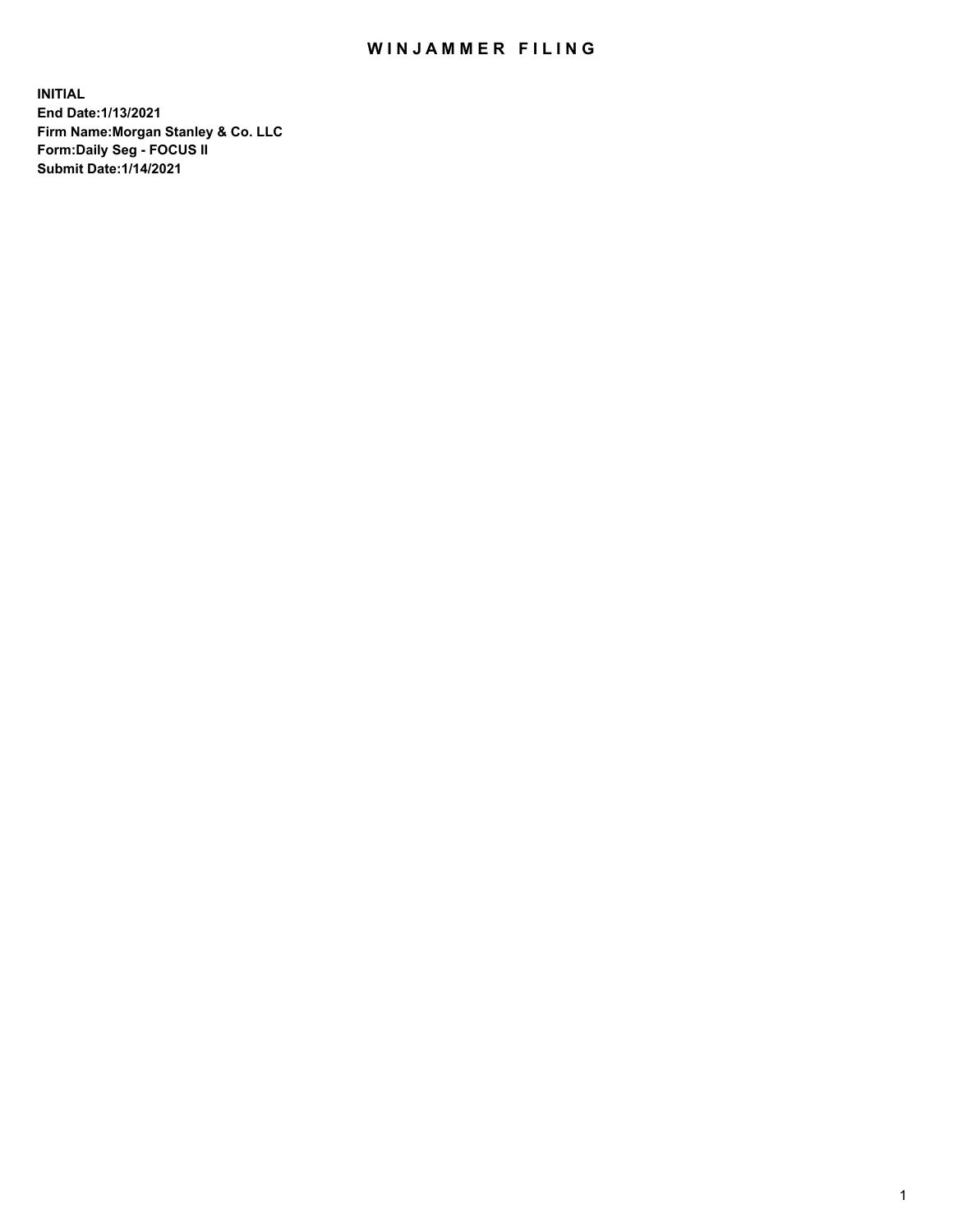**INITIAL End Date:1/13/2021 Firm Name:Morgan Stanley & Co. LLC Form:Daily Seg - FOCUS II Submit Date:1/14/2021 Daily Segregation - Cover Page**

| Name of Company                                                                                                                                                                                                                                                                                                                | <b>Morgan Stanley &amp; Co. LLC</b>                         |
|--------------------------------------------------------------------------------------------------------------------------------------------------------------------------------------------------------------------------------------------------------------------------------------------------------------------------------|-------------------------------------------------------------|
| <b>Contact Name</b>                                                                                                                                                                                                                                                                                                            | <b>Ikram Shah</b>                                           |
| <b>Contact Phone Number</b>                                                                                                                                                                                                                                                                                                    | 212-276-0963                                                |
| <b>Contact Email Address</b>                                                                                                                                                                                                                                                                                                   | Ikram.shah@morganstanley.com                                |
| FCM's Customer Segregated Funds Residual Interest Target (choose one):<br>a. Minimum dollar amount: ; or<br>b. Minimum percentage of customer segregated funds required:%; or<br>c. Dollar amount range between: and; or<br>d. Percentage range of customer segregated funds required between:% and%.                          | 235,000,000<br><u>0</u><br>0 <sub>0</sub><br>0 <sub>0</sub> |
| FCM's Customer Secured Amount Funds Residual Interest Target (choose one):<br>a. Minimum dollar amount: ; or<br>b. Minimum percentage of customer secured funds required:%; or<br>c. Dollar amount range between: and; or<br>d. Percentage range of customer secured funds required between:% and%.                            | 140,000,000<br><u>0</u><br>0 <sub>0</sub><br>0 <sub>0</sub> |
| FCM's Cleared Swaps Customer Collateral Residual Interest Target (choose one):<br>a. Minimum dollar amount: ; or<br>b. Minimum percentage of cleared swaps customer collateral required:% ; or<br>c. Dollar amount range between: and; or<br>d. Percentage range of cleared swaps customer collateral required between:% and%. | 92,000,000<br><u>0</u><br><u>00</u><br>00                   |

Attach supporting documents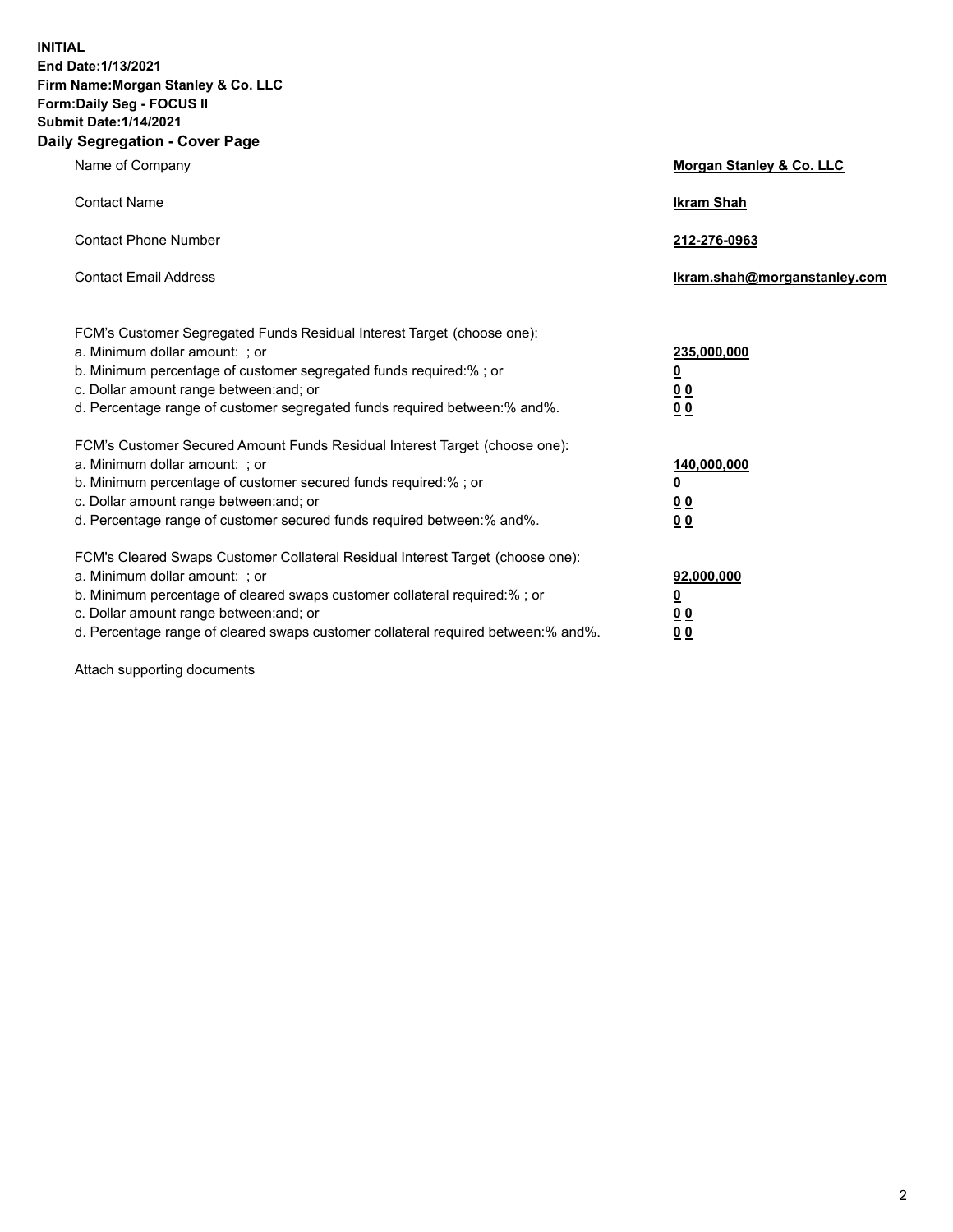## **INITIAL End Date:1/13/2021 Firm Name:Morgan Stanley & Co. LLC Form:Daily Seg - FOCUS II Submit Date:1/14/2021**

**Daily Segregation - Secured Amounts** Foreign Futures and Foreign Options Secured Amounts Amount required to be set aside pursuant to law, rule or regulation of a foreign government or a rule of a self-regulatory organization authorized thereunder 1. Net ledger balance - Foreign Futures and Foreign Option Trading - All Customers A. Cash **4,417,436,250** [7315] B. Securities (at market) **2,295,156,115** [7317] 2. Net unrealized profit (loss) in open futures contracts traded on a foreign board of trade **720,663,898** [7325] 3. Exchange traded options a. Market value of open option contracts purchased on a foreign board of trade **16,231,240** [7335] b. Market value of open contracts granted (sold) on a foreign board of trade **-15,089,439** [7337] 4. Net equity (deficit) (add lines 1. 2. and 3.) **7,434,398,064** [7345] 5. Account liquidating to a deficit and account with a debit balances - gross amount **25,152,877** [7351] Less: amount offset by customer owned securities **-23,300,404** [7352] **1,852,473** 6. Amount required to be set aside as the secured amount - Net Liquidating Equity Method (add lines 4 and 5) 7. Greater of amount required to be set aside pursuant to foreign jurisdiction (above) or line 6. FUNDS DEPOSITED IN SEPARATE REGULATION 30.7 ACCOUNTS 1. Cash in banks A. Banks located in the United States **978,474,091** [7500] B. Other banks qualified under Regulation 30.7 **533,321,666** [7520] **1,511,795,757** 2. Securities A. In safekeeping with banks located in the United States **304,370,346** [7540] B. In safekeeping with other banks qualified under Regulation 30.7 **22,366,718** [7560] **326,737,064** 3. Equities with registered futures commission merchants A. Cash **22,323,449** [7580] B. Securities **0** [7590] C. Unrealized gain (loss) on open futures contracts **197,551** [7600] D. Value of long option contracts **0** [7610] E. Value of short option contracts **0** [7615] **22,521,000** [7620] 4. Amounts held by clearing organizations of foreign boards of trade A. Cash **0** [7640] B. Securities **0** [7650] C. Amount due to (from) clearing organization - daily variation **0** [7660] D. Value of long option contracts **0** [7670] E. Value of short option contracts **0** [7675] **0** [7680] 5. Amounts held by members of foreign boards of trade A. Cash **3,100,534,763** [7700] B. Securities **1,968,419,052** [7710]

- C. Unrealized gain (loss) on open futures contracts **720,466,347** [7720]
- D. Value of long option contracts **16,231,240** [7730]
- E. Value of short option contracts **-15,089,439** [7735] **5,790,561,963**
- 6. Amounts with other depositories designated by a foreign board of trade **0** [7760]
- 7. Segregated funds on hand **0** [7765]
- 8. Total funds in separate section 30.7 accounts **7,651,615,784** [7770]
- 9. Excess (deficiency) Set Aside for Secured Amount (subtract line 7 Secured Statement Page 1 from Line 8)
- 10. Management Target Amount for Excess funds in separate section 30.7 accounts **140,000,000** [7780]
- 11. Excess (deficiency) funds in separate 30.7 accounts over (under) Management Target **75,365,247** [7785]

**0** [7305]

[7354] **7,436,250,537** [7355]

**7,436,250,537** [7360]

[7530]

[7570]

[7740] **215,365,247** [7380]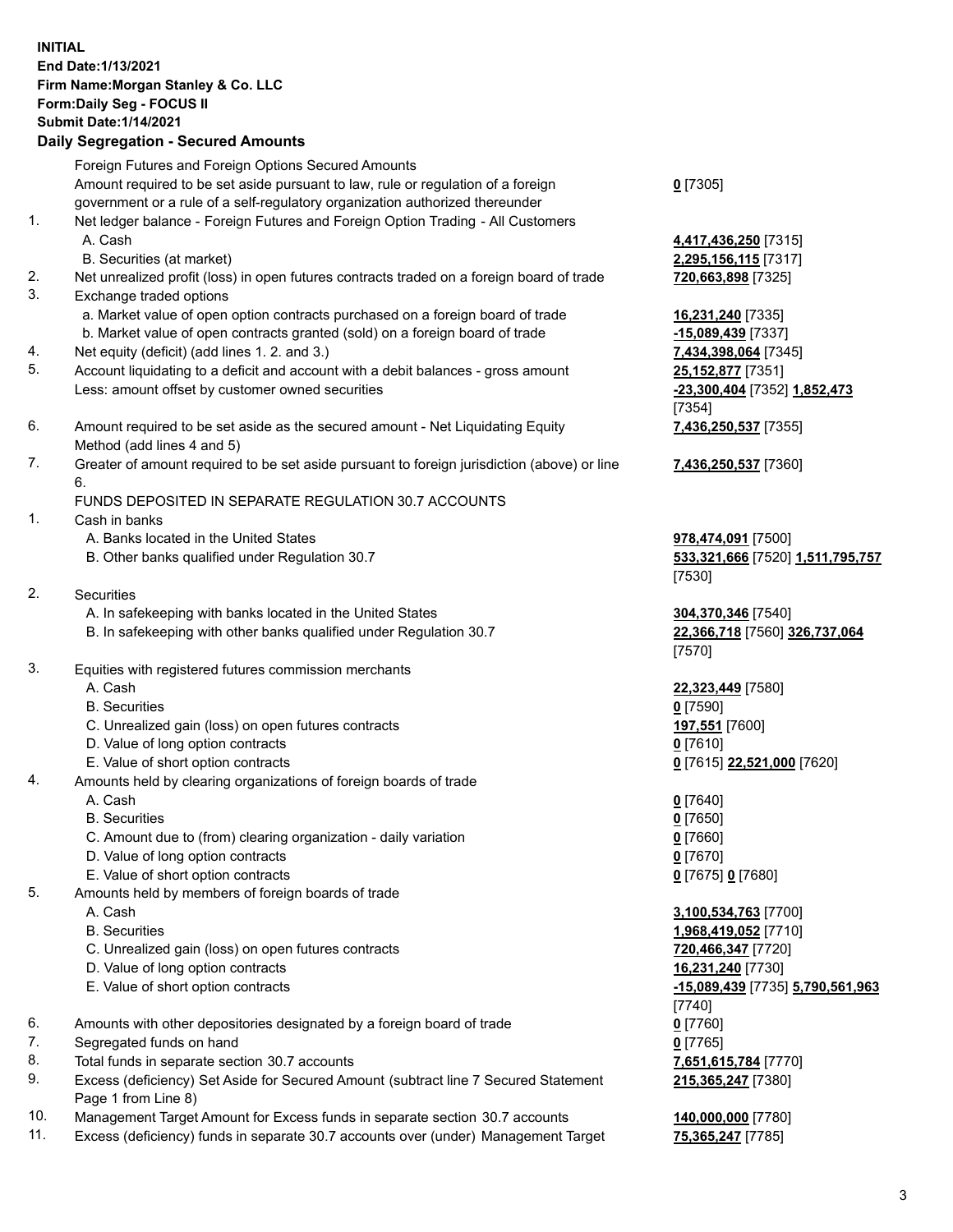**INITIAL End Date:1/13/2021 Firm Name:Morgan Stanley & Co. LLC Form:Daily Seg - FOCUS II Submit Date:1/14/2021 Daily Segregation - Segregation Statement** SEGREGATION REQUIREMENTS(Section 4d(2) of the CEAct) 1. Net ledger balance A. Cash **16,139,029,658** [7010] B. Securities (at market) **8,474,514,898** [7020] 2. Net unrealized profit (loss) in open futures contracts traded on a contract market **1,585,111,080** [7030] 3. Exchange traded options A. Add market value of open option contracts purchased on a contract market **659,040,302** [7032] B. Deduct market value of open option contracts granted (sold) on a contract market **-464,115,972** [7033] 4. Net equity (deficit) (add lines 1, 2 and 3) **26,393,579,966** [7040] 5. Accounts liquidating to a deficit and accounts with debit balances - gross amount **326,399,023** [7045] Less: amount offset by customer securities **-323,049,476** [7047] **3,349,547** [7050] 6. Amount required to be segregated (add lines 4 and 5) **26,396,929,513** [7060] FUNDS IN SEGREGATED ACCOUNTS 7. Deposited in segregated funds bank accounts A. Cash **4,912,155,730** [7070] B. Securities representing investments of customers' funds (at market) **0** [7080] C. Securities held for particular customers or option customers in lieu of cash (at market) **964,052,589** [7090] 8. Margins on deposit with derivatives clearing organizations of contract markets A. Cash **13,011,364,788** [7100] B. Securities representing investments of customers' funds (at market) **0** [7110] C. Securities held for particular customers or option customers in lieu of cash (at market) **7,510,462,309** [7120] 9. Net settlement from (to) derivatives clearing organizations of contract markets **180,154,594** [7130] 10. Exchange traded options A. Value of open long option contracts **659,040,302** [7132] B. Value of open short option contracts **-464,115,972** [7133] 11. Net equities with other FCMs A. Net liquidating equity **9,804,621** [7140] B. Securities representing investments of customers' funds (at market) **0** [7160] C. Securities held for particular customers or option customers in lieu of cash (at market) **0** [7170] 12. Segregated funds on hand **0** [7150] 13. Total amount in segregation (add lines 7 through 12) **26,782,918,961** [7180] 14. Excess (deficiency) funds in segregation (subtract line 6 from line 13) **385,989,448** [7190]

- 15. Management Target Amount for Excess funds in segregation **235,000,000** [7194]
- 16. Excess (deficiency) funds in segregation over (under) Management Target Amount Excess

**150,989,448** [7198]